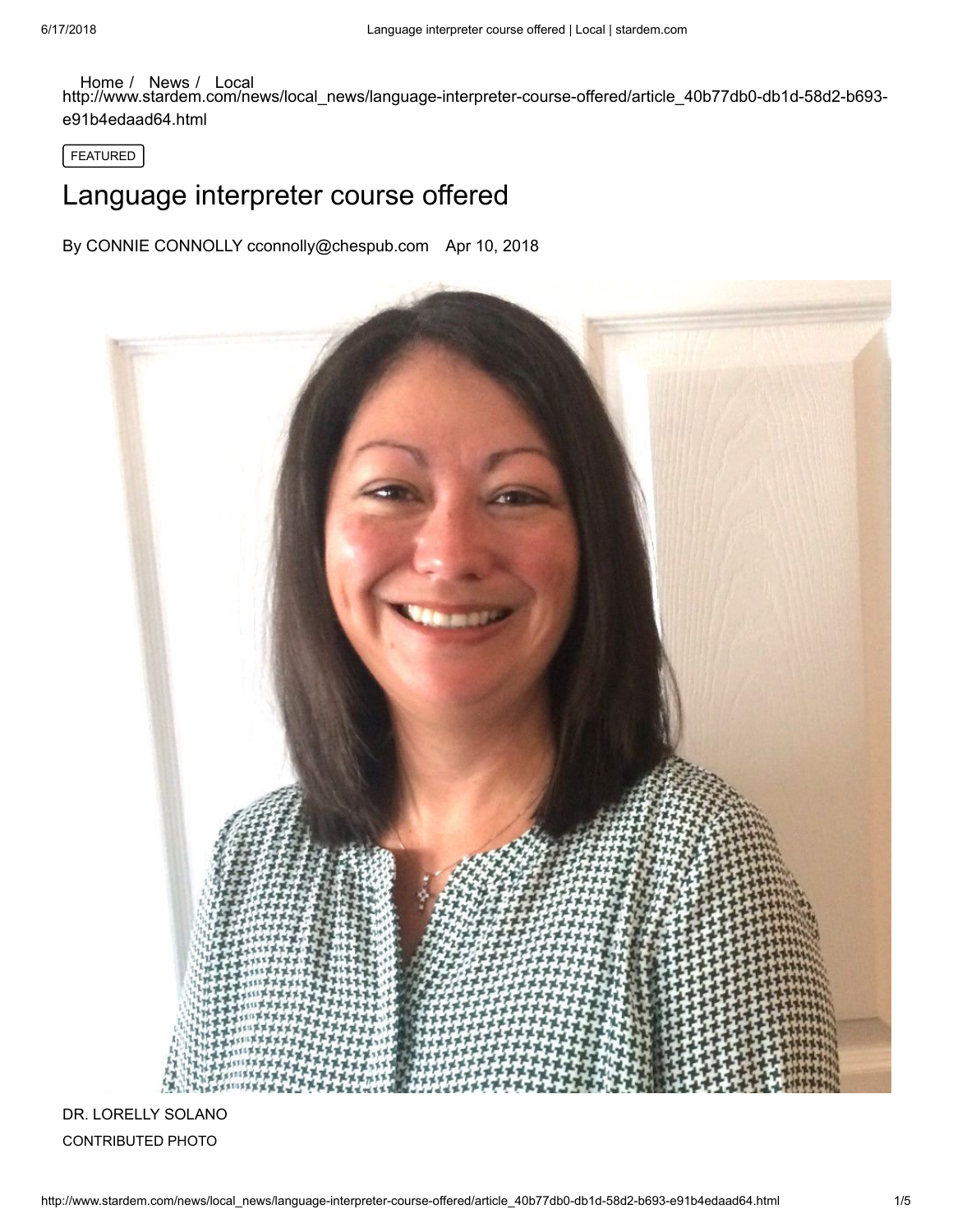6/17/2018 Language interpreter course offered | Local | stardem.com



CAROLA GREEN CONTRIBUTED PHOTO

EASTON — If you've ever dreamed of becoming an interpreter, a 40-hour professional program will be offered this summer by the Talbot Language and Cultural Competence Committee (TLCCC).

The training will take place from 8:30 a.m. to 5:30 p.m. June 11 to 15 at Chesapeake College, and is offered by the regional community college in Wye Mills and Cross Cultural Communications (CCC), an international leader in professional training.

CCC trainer Carola E. Green will be the instructor for the five-day course. Originally from Guatemala, Green has more than 20 years of experience in professional interpreting as well as in teaching and training interpreters.

The community interpreter course is a comprehensive, 40-hour certificate program that meets the minimum requirements for professional community interpreting.

Dr. Lorelly Solano, Hispanic outreach coordinator at Chesapeake Multicultural Resource Center (CMRC) in Easton, has been working with TLCCC to design training for bilingual interpreters as well as cultural competence training for local businesses, organizations and agencies.

"We will be bringing in the best of the best to train community interpreters," Solano said. "I think this course is going to be popular — people are loving the convenience of having it here on the Eastern Shore."

The course offers "very rigorous, formal training," Solano said.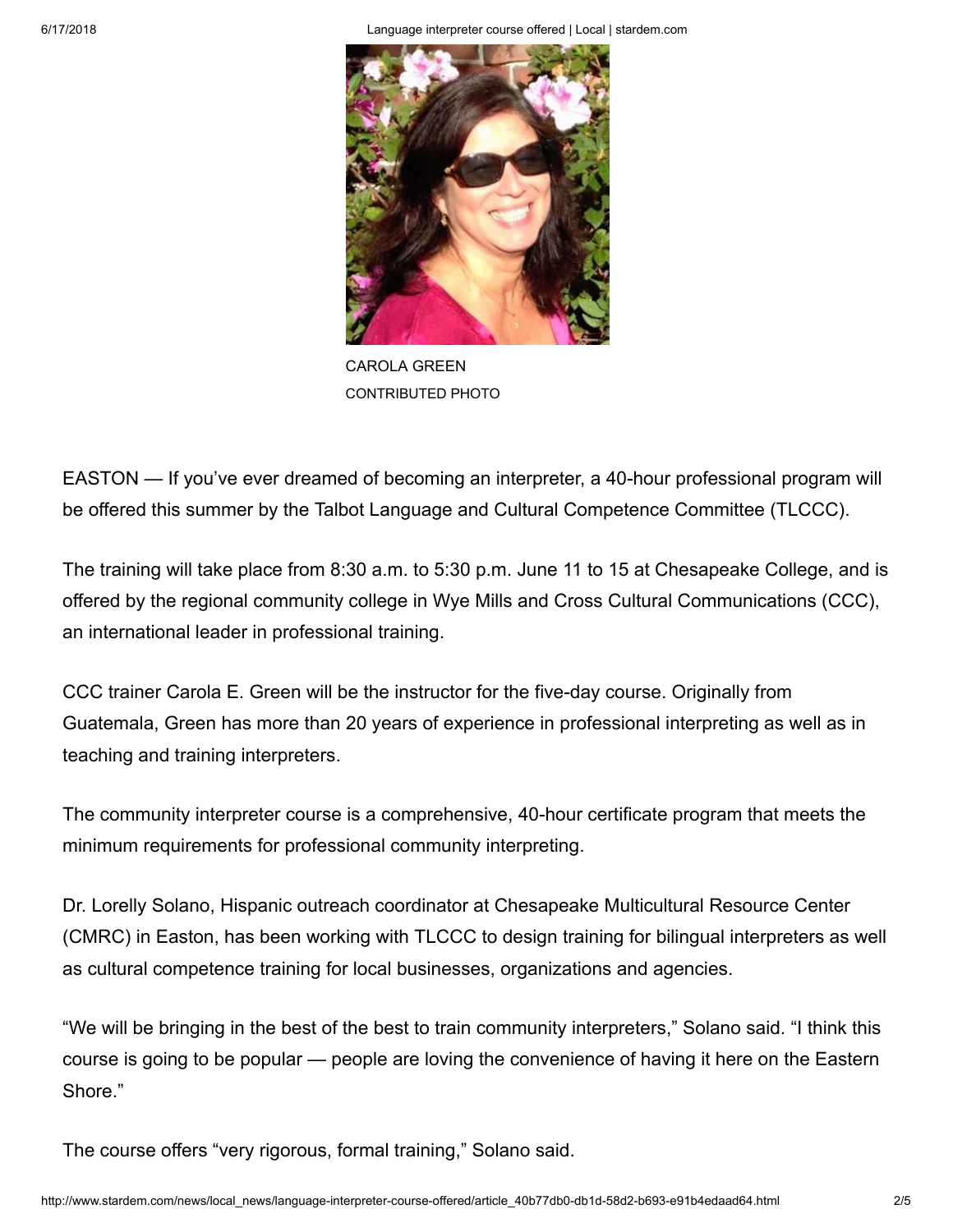The nationally recognized certificate can open doors for interpretation in the hospitality industry, government, educational system, social services and nonprofit organizations, according to the program brochure.

"The target audience for the course are "fully bilingual people who would be ready to start working right away or bilingual staff members who sometimes interpret in a public agency," Solano said. "The mission is to reduce the language gap in the community," so anyone can apply if they meet the prerequisite qualifications.

The community interpreter course is an interactive, skills-based program that covers topics such as ethics, and conduct, basic skills (from pre-session to post-session, positioning, terminology, modes of interpreting, steps for sign translation, intervention strategies, cultural mediation and other vital skills and protocols.

Four certificate levels are available: qualified interpreter, professionally trained interpreter, hospitality interpreter and certificate of attendance.

"The Eastern Shore training will bring together the most talented individuals who are making a difference for Limited English Proficient (LEP) people in our region," the program brochure stated.

"Helping people is at the heart of the Talbot Language and Cultural Competence project," Solano said. "Filling the gap for bilingual communication" is needed in Talbot County.

"For this reason, the project is also working at creating new career opportunities for bilingual people," Solano said. "Last year, TLCCC started this process with a one-day workshop on community interpreting, conducted by Marjory Bancroft, director and founder of Cross-Cultural Communications."

The \$750 course fee covers the cost of instruction, materials, administration and grading of a 90 minute final assessment, certificate and complimentary breakfasts. Scholarships will be considered on a case-by-case basis.

Participants will be responsible for taking the Language Proficiency Test "ideally, prior to the course," Solano said. The test is administered by Language Testing International (LTI) at Chesapeake College.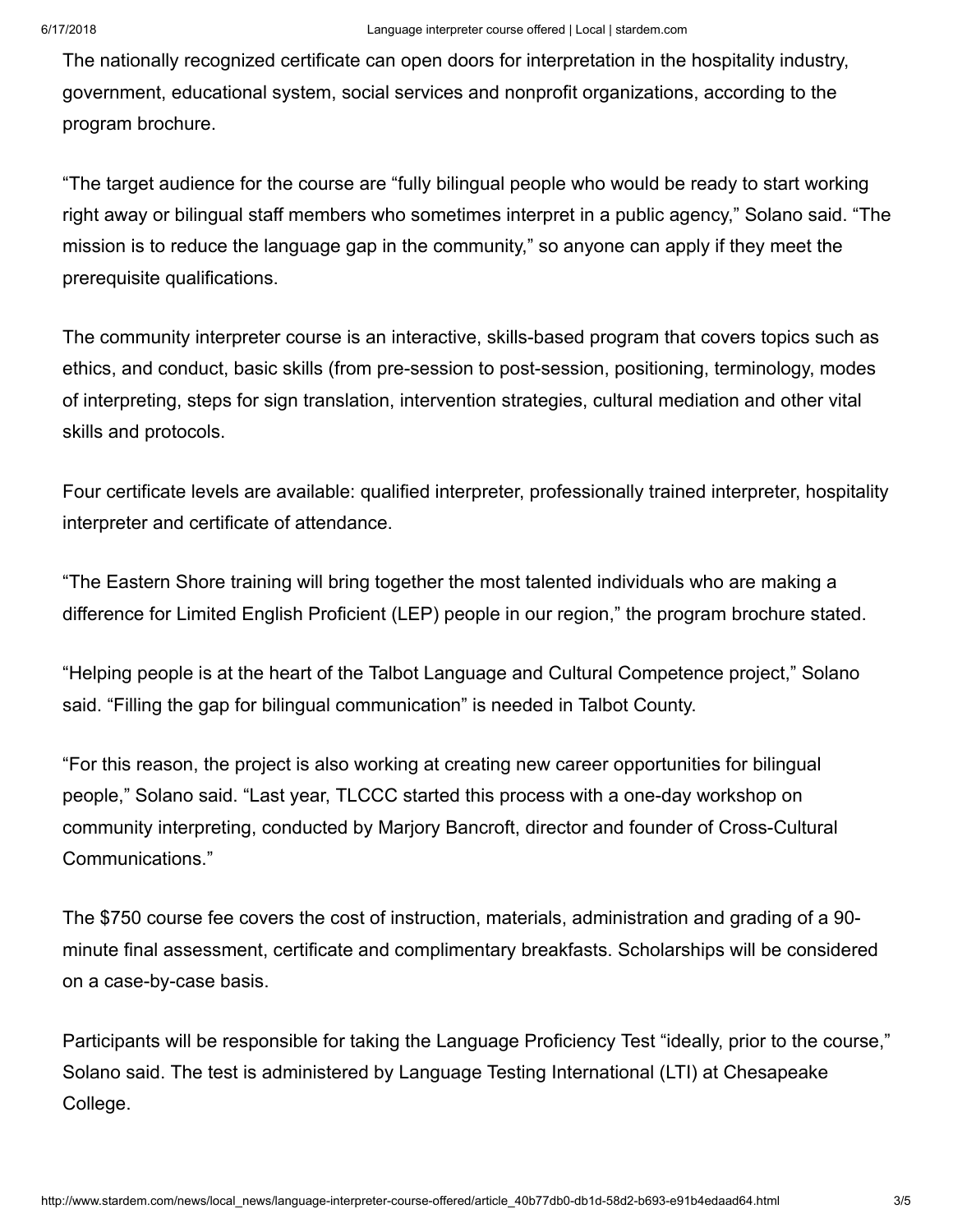To be recognized as an interpreter, a participant will need to demonstrate proficiency in his or her non-native language, which could include sign language, and prove the successful acquisition of technical knowledge during the training through a final assessment.

Exemption from the pre-course language proficiency test is possible if a participant holds a four-year undergraduate degree or a graduate degree from an accredited university where the participant's non-native language was the language of instruction. Two-year associate degrees do not meet the exemption requirement.

To waive the language proficiency test, documentation will be required. Exemptions will be granted by CCC on a a case-by-case basis.

LTI can deliver the test in two modalities: an automated phone call in which participants interact with an avatar in a computerized speaking test at a cost \$70, or a live phone interview with a human tester for \$139. The latter option requires advanced payment and strict punctuality. Payments may be made by check, money order, or cash.

Both modalities are available for these languages: Arabic, Mandarin Chinese, English, French, German, Italian, Japanese, Korean, Pashto, Persian Farsi, Portuguese-Brazilian, Portuguese-European, Russian, and Spanish.

For those who wish to be tested in Cajun or Creole, the fee is \$139.

"A lot of people say they lived in another country, but would like to take the language proficiency test to reassure themselves of their proficiency first without obligating themselves to take the course," Solano said. These people should call Elaine Wilson at Chesapeake College about taking the test